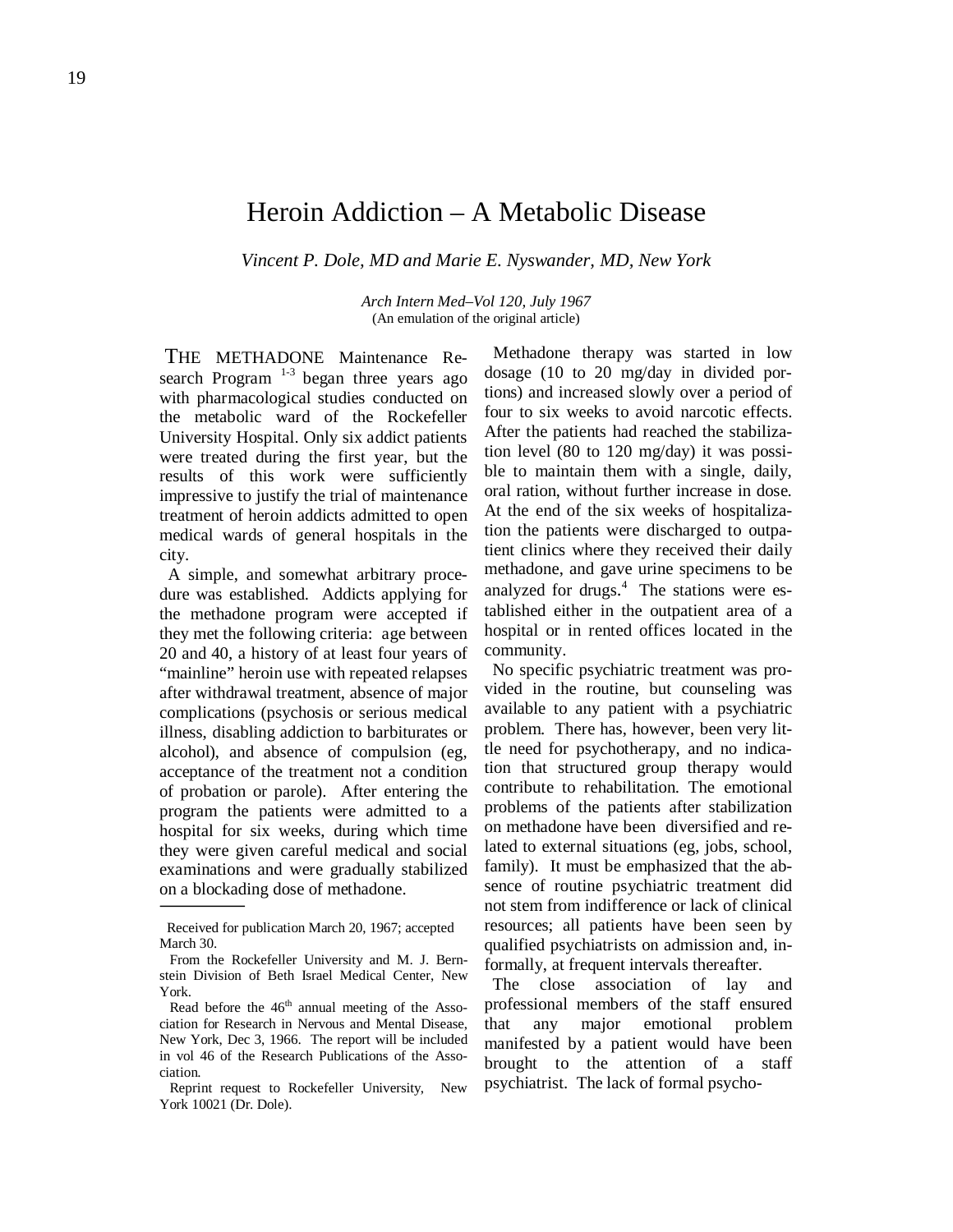therapy in the treatment program thus reflected the experience of the professional staff that routine psychotherapy was not needed for rehabilitation of the patients that we had stabilized on methadone.

 Of 1,007 applicants interviewed during the past 14 months, 60% were accepted, 35% were rejected because of age or other departure from the criteria listed above, and 5% lost interest after the first interview. At the time of this report 304 patients have been admitted to treatment, and 423 are on the waiting list (of whom 295 have been definitely accepted, and 128 are awaiting interviews). Although no effort has been made to recruit additional patients, we are now receiving approximately 35 applications per week from addicts on the street, and the rate is increasing. With present facilities we can admit only seven per week and therefore have a growing waiting list.

 Of the 304 patients admitted to treatment 91% have continued in the program, 8% were discharged because of behavioral problems unrelated to heroin addiction, and 1% left voluntarily. Approximately 70% of the patients who have been in the program for six months or longer are employed or in school; the remaining patients, although not yet socially productive, have at least ended heroin usage and the related antisocial behavior.

 The dramatic improvements in social status of patients on this program have exceeded expectations. The study started with the hope that heroin-seeking behavior would be stopped by a narcotic blockade (and this has proven to be true), but it certainly was not expected that we would be able to retain more than 90% of the patients and that almost three fourths would be socially productive and living as normal citizens in the community after only six months of treatment. Prior to admission almost all of the patients had supported their heroin habits by theft or other antisocial activities. Further handicapped by the ostracism of the community, slum backgrounds, minority group status, school dropout, prison records, and antisocial companions, they had seemed poor prospects for social rehabilitation.

 The unexpected response of these patients to a simple medical program forced us to reexamine some assumptions that we

brought to the study. Either the patients that we admitted to treatment were quite exceptional, or else we had been misled by the traditional theories of addiction.<sup>5</sup> If, as is generally assumed, our patients' long standing addiction to heroin had been based on weaknesses of character–either a self-indulgent quest for euphoria, or a need to escape reality–it was difficult to understand why they so consistently accepted a program that blocked the euphoric action of heroin and other narcotic drugs, or how they could overcome the frustrations and anxieties of competitive society to hold responsible jobs.

 There was nothing to suggest that the patients had been atypical addicts prior to treatment, except possibly the fact that they had applied for treatment without legal compulsion. In age distribution, ethnic backgrounds, previous arrests, and histories of relapse after detoxification, the patients met all the criteria of ordinary street addicts<sup>3</sup>; there was no significant feature of their histories that could be recognized as different from the histories of addicts coming to the general detoxification service. None of the physicians in the many hospitals (federal, state, municipal, and private) in which they had previously been treated by detoxification had noted any especially favorable signs. Moreover, some of the patients came to the program motivated by the mistaken belief that maintenance would provide a legal euphoria. Even these patients have persisted with the blockade treatment after finding that they were wrong. Others, skeptical after many failures of detoxification and psychotherapy, applied in desperation – hardly a stable motive to sustain a long range program of rehabilitation–yet they too, have stayed.

 With 276 patients now living socially acceptable lives with methadone blockade and with many more street addicts waiting for admission, the question as to whether the patients are exceptional is no longer a practical issue. Exceptional or not, the patients are sufficiently numerous and have responded well enough to treatment to justify continuation of the program. The theoretical question however remains: Is addiction caused by an antecedent character defect and does maintenance treatment merely mask the symptoms of an addictive person-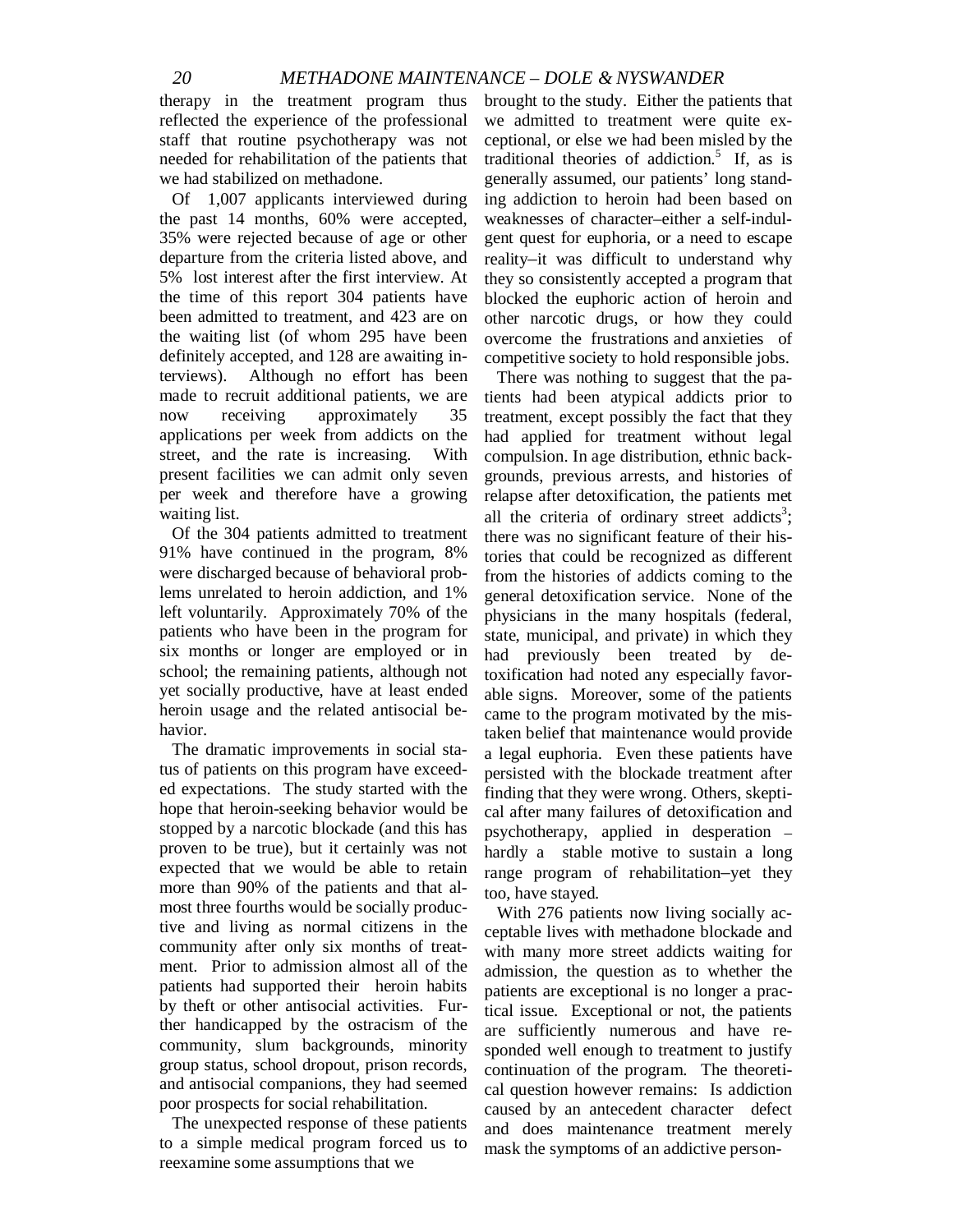ality. The psychogenic theory of addiction would say so. This theory has a long history  $-at$  least one hundred years<sup>5</sup>-and is accepted as axiomatic by many people. What, then is the evidence for it?

 Review of the literature discloses two arguments to support psychogenic, or character defect, theory: the sociopathic behavior and attitude of addicts, and the inability of addicts to control their drug-using impulse. Of these arguments the first is the most telling. Even a sympathetic observer must concede that addicts are self-centered and indifferent to the needs of others. To the family and the community the addict is iresponsible, a thief, and a liar. These traits, which are quite consistently associated with addiction, have been interpreted as showing a specific psychopathology. What is lacking in this argument is proof that the sociopathic traits preceded addiction.

 It is important to distinguish the causes from the consequences of addiction. The decisive proof of a psychogenic theory would be a demonstration that potential addicts could be identified by psychiatric examination before drug usage had distorted behavior and metabolic functions. However, a careful search of the literature has failed to disclose any study in which a characteristic psychopathology or "addictive personality" has been recognized in a number of individuals prior to addiction. Retrospective studies, in which a record of delinquency before addiction is taken as evidence of sociopathic tendencies, fail to provide the comparative data needed for diagnosis of deviant personality. Most of the street addicts in large cities come from the slums, where family structure is broken and drugs are available. Both juvenile delinquency and drug use are common. Some delinquents become addicted to narcotic drugs under these conditions while others do not. There is no known way to identify the future addicts among the delinquents. No study has shown a consistent difference in behavior or pattern of delinquency of adolescents who later become addicts and those who do not.

 Theft is the means by which most street addicts obtain money to buy heroin and therefore is an inevitable consequence of addiction. For the majority this is the only way that they can support an expensive

heroin habit. The crime statistics show both the force of drug hunger and its specificity: almost all of the crimes committed by addicts relate to the procurement of drugs. The rapid disappearance of theft and antisocial behavior in patients on the methadone maintenance program strongly supports the hypothesis that the crimes that they had previously committed as addicts were a consequence of drug hunger, not the expression of some more basic psychopathology. The so-called sociopathic personality is no longer evident in our patients.

 The second argument, that of deficient self-control, is more complicated since it involves the personal experience of the critic as well as that of the patient. It would seem that the moralists, having won their own struggles for self-control, measure the character of others by what they presume they would do if addicted. What is not clear in this judgment is whether the critics and the addicts have been subjected to equal temptations. It is not necessarily a sign of good character to dislike drugs. Many nonaddicted criminals tried narcotics in adolescence without becoming addicted. Presumably, the experience was not sufficiently rewarding for them to continue usage; in other respects these individuals may be quite deficient in moral standards. Conversely, the critics who are most contemptuous of addicts are those who were not exposed to narcotic drugs in adolescence.

 Moralists generally assume that opiates are dangerously pleasant drugs that can be resisted only by strength of character. The pharmacology is somewhat more complicated than this. For most normal persons morphine and heroin are not enjoyable drugs, at least not in the initial exposures. Given to a postoperative patient these analgesics provide a welcome relief of pain, but addiction from such medical use is uncommon. When given to an average pain-free subject, morphine produces nausea and sedation but rarely euphoria. What, then is the temptation to become an addict? So far as can be judged from the histories of addicts, many of them found the first trials of narcotic in some sense pleasurable or tranquilizing, even though the drug also caused nausea and Vomiting. Perhaps their reaction to the drug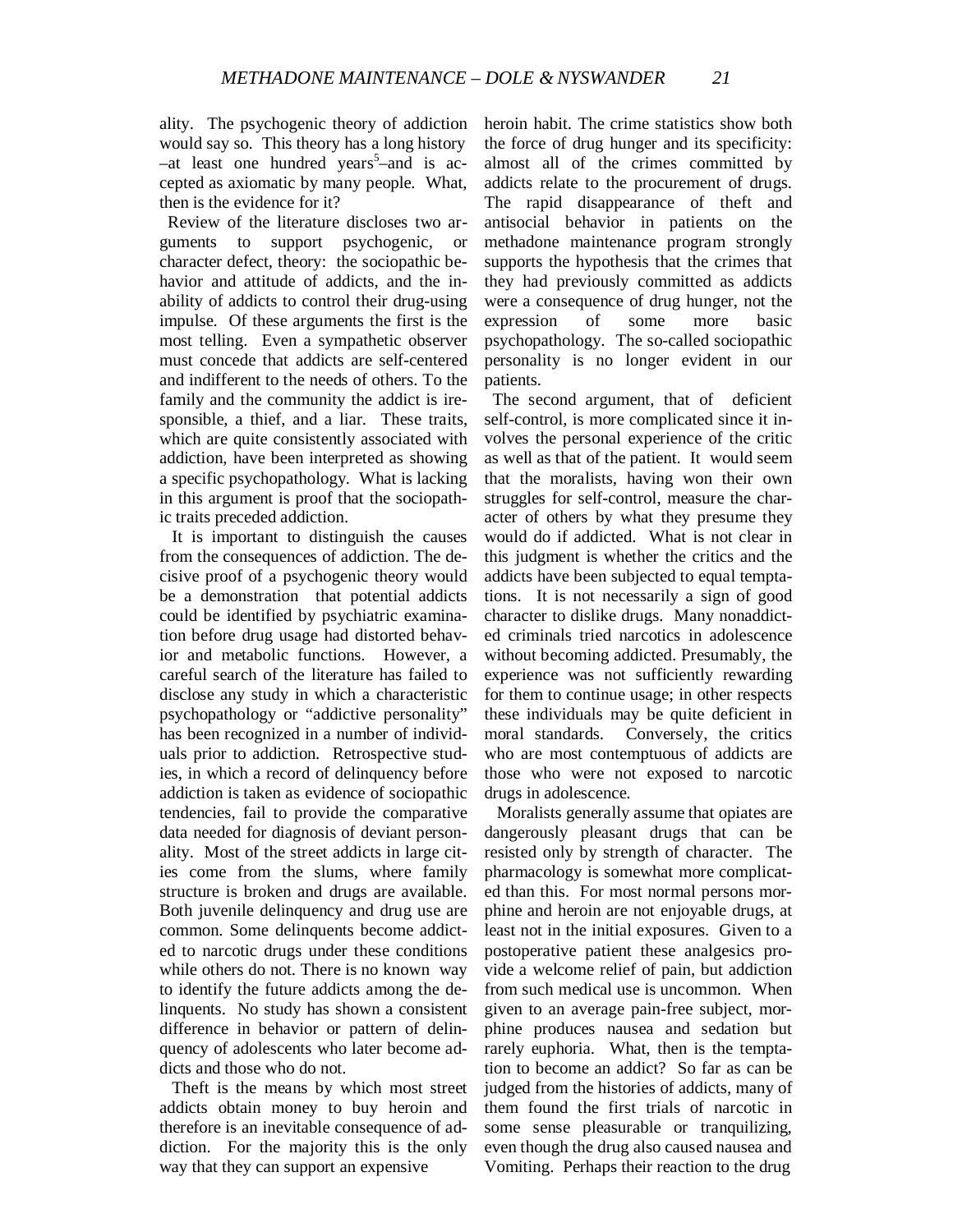### 22 *METHADONE MAINTENANCE – DOLE & NYSWANDER*

was abnormal, even on the first exposure. However this may be, with repeated use and development of tolerance to side effects, the euphoric action evolved, and the subjects became established addicts.

 Drug-seeking behavior, like theft, is observed after addiction is established and the narcotic drug has become euphorigenic. The question as to whether this abnormality in reaction stems from the basic weakness of character, or is a consequence of drug usage, is best studied when drug hunger is relieved. Patients on the methadone maintenance program, blockaded against the euphorigenic action of heroin, turn their energies to school work and jobs. It would be easy for them to became passive, to live indefinitely on public support and claim that they had done enough in winning the fight against heroin. Why they do not yield to this temptation is unclear, but in general they do not. Their struggles to become self-supporting members of the community should impress the critics who had considered them self-indulgent when drug-hungry addicts. When drug hunger is blocked without production of narcotic effects, the drug-seeking behavior ends.

 We are not aware of any comparable success in treatment of addicts by psychotherapy. This casts some doubt on the psychogenic theory of addiction but of course does not disprove it. Conceivably a basic character defect might lead to drug use and this in turn to an irreversible addiction in which the subsequent behavior of the subject is determined by conditioned reflexes $6$  or by metabolic changes in neurons following repeated exposure to narcotic drugs. This argument, however, represents a considerable departure from a purely psychological theory of addiction and relapse.

 To make the contrast between psychologycal and metabolic (or "pharmacodynamic"?) theories more precise, let us represent these theories in diagrammatic form (Figure). The diagrams obviously do not exhaust the possibilities of conjecture–it would be easy to construct hybrid theories in which psychological and metabolic factors were combined in various ways, or to postulate that addicts are heterogeneous, some psychological and others metabolic–but this would merely complicate the discussion

without going to the central point, which is the problem of how to use clinical data to discriminate between different theories of causation. The diagrams emphasize the fact that both theories, although widely divergent in describing preaddicts or ex-addicts, postulate essentially the same dynamics for perpetuation of an established state of addiction. This means that a choice between theories must be based on data defining the psychological and metabolic condition of the subjects before addiction or after a cure.

 Knowledge of the preaddiction state is meager. So far as can be judged from retrospective data, narcotic drugs have been quite freely available in some areas of New York city, and experimentation by adolescents, common. The psychological and metabolic theories diverge somewhat in interpreting this fact; the first postulates preexisting emotional problems and a need to seek drugs for escape from reality, while the alternative is that trial of drugs, like smoking the first cigarette, may be a result of a normal adolescent curiosity and not a psychological pathology.<sup>7</sup> As to the most important point–the reasons for continuation of drug use in some cases, and not in others–there is no definitive information, either psychological or metabolic. This is obvioussly a crucial gap in knowledge. Systematic study of young adolescents in areas with a high addiction rate is needed to define the process of becoming addicted and to open the way for prevention.

 The other extreme, the cured addict, involves a controversy as to the goal of therapy. Those of us who are primarily concerned with the social productivity of our patients define success in terms of behavior–the ability of the patients to live as normal citizens in the community–whereas, other groups seek total abstinence even if it means confinement of the subjects to an institution. This confusion of goals has barred effective comparison of treatment results.

 Actually the questions to be answered are straightforward and of great practical importance. Do the abstinent patients in the psychological programs have a residual metabolic defect that requires continued group pressure and institutionalization to enforce the abstinence? Conversely, do the patients who are blockaded with methadone exhibit any residual psychopathology?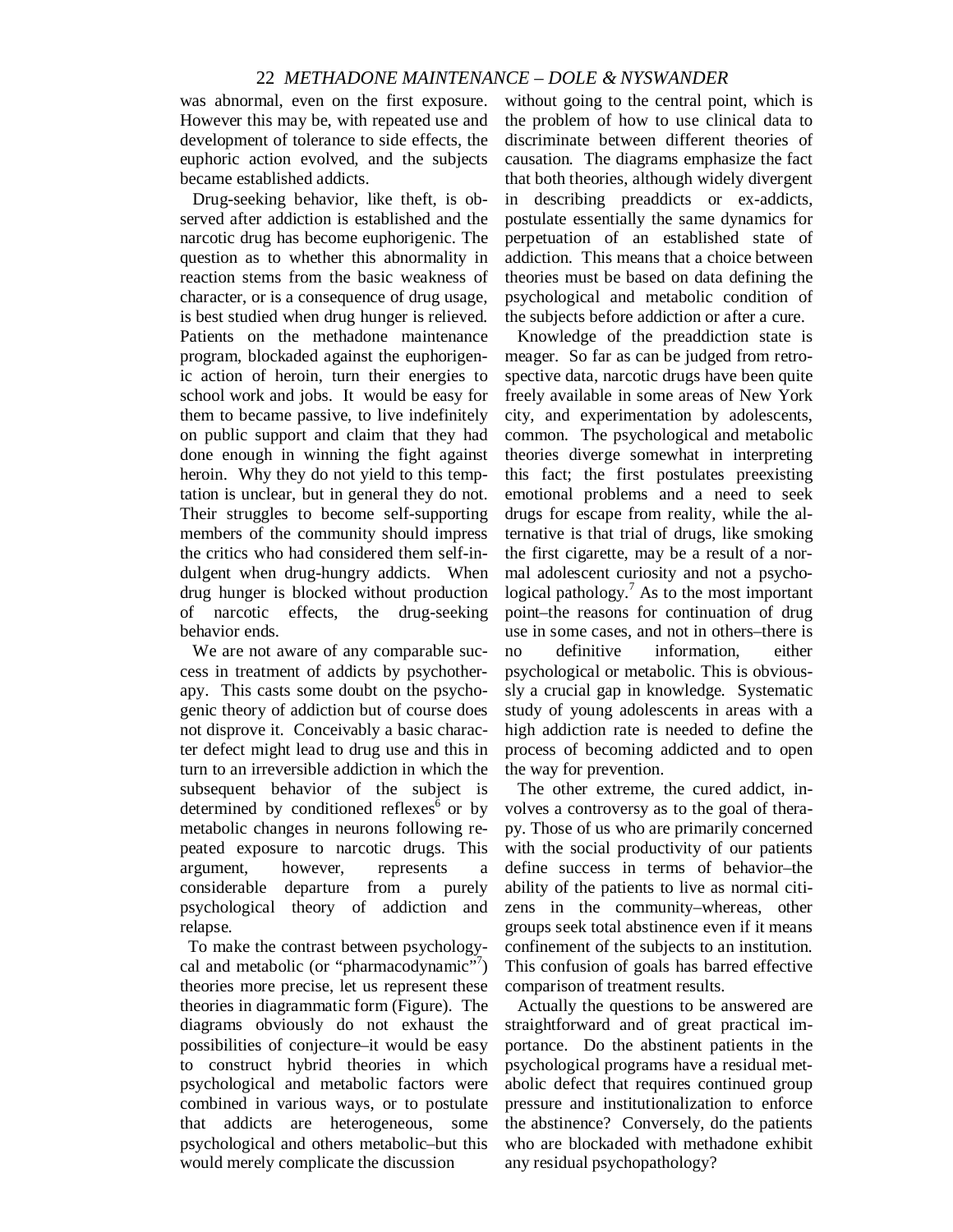## 23 *METHADONE MAINTENANCE – DOLE & NYSWANDER*



No evidence is available to answer the first question. As to the latter point we can state that the evidence so far is negative. The attitudes, moods, intellectual and social performance of patients are under continuous observation by teams of psychiatrists, internists, nurses, counselors, social workers, and psychologists. No consistent psychopathology has been noted by these observations or by the social agencies to which we have referred patients for vocational placement. The good records of employment and school work further document the patients' capacity to win acceptance as normal citizens in the community.

Psychiatric evaluation of patients with individual

problems show for the most part normal reactions to reality situations. It would appear, therefore, that if the addiction of our patients had originated in a need to escape reality, the psychopathology must have disappeared in the course of addiction. On the basis of psychogenic theory the converse would be expected; with years of avoiding reality by drug use, the patients should have become progressively less adequate emotionally. They would not be expected to respond in a normal way to an abrupt ending of heroin use, and confrontation with problems of school, vocational training, employment, and family responsibility.